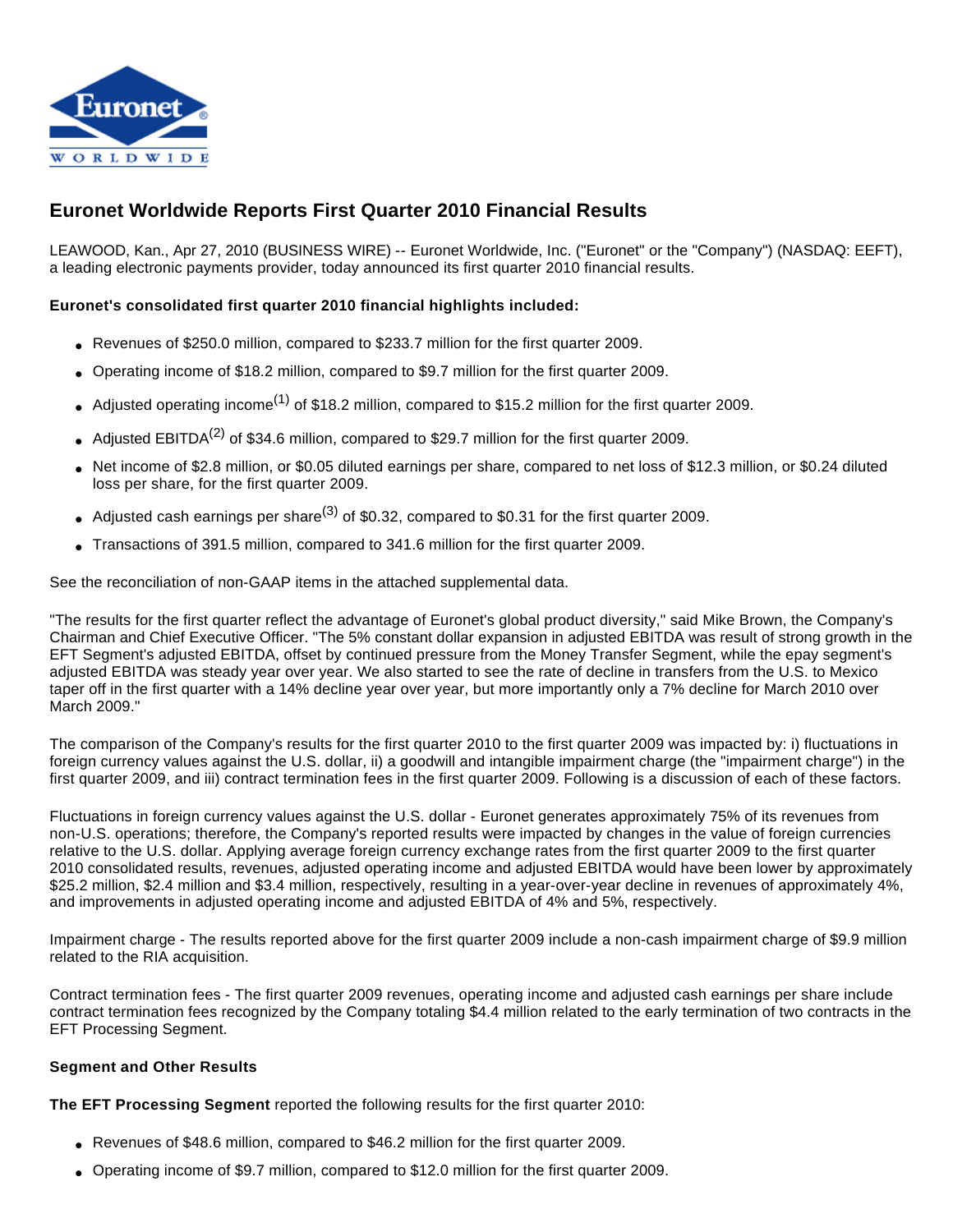- Adjusted operating income of \$9.7 million, compared to \$7.6 million for the first quarter 2009.
- Adjusted EBITDA of \$14.6 million, compared to \$11.8 million for the first quarter 2009.
- Transactions of 187.4 million, compared to 153.3 million for the first quarter 2009.

The Segment's first quarter 2009 operating income included \$4.4 million of contract termination fees; the exclusion of this item results in the adjusted operating income presented above.

Applying average foreign currency exchange rates from the first quarter 2009 to the first quarter 2010 results, revenues, adjusted operating income and adjusted EBITDA would have been lower by approximately \$4.4 million, \$0.8 million and \$1.3 million, respectively, resulting in a year-over-year decline in revenues of 4% and year-over-year improvements in adjusted operating income and adjusted EBITDA of 17% and 13%, respectively.

Although foreign currency adjusted revenue declined 4%, after excluding the \$4.4 million of contract termination fees from the first quarter 2009 revenues, revenues would have increased by 6% year-over-year. The remaining difference between transaction growth of 22% and revenue growth is primarily due to increased transaction levels on Cashnet - Euronet's shared ATM network in India; Cashnet transactions generate less revenue per transaction than those on an owned or outsourced ATM.

The Segment's profit expansion was primarily driven by transaction fee increases in Germany and reduced operating losses from the Company's cross-border product.

The EFT Processing Segment operated 10,283 ATMs as of March 31, 2010 compared to 9,205 ATMs as of March 31, 2009.

**The epay Segment** (formerly the Prepaid Processing Segment) reported the following results for the first quarter 2010:

- Revenues of \$145.3 million, compared to \$134.5 million for the first quarter 2009.
- Operating income of \$12.1 million, compared to \$10.8 million for the first quarter 2009.
- Adjusted EBITDA of \$16.2 million, compared to \$14.4 million for the first quarter 2009.
- Transactions of 199.8 million, compared to 184.3 million for the first quarter 2009.

The Prepaid Processing Segment was renamed the epay Segment effective for the first quarter 2010 in recognition of the Company's ongoing expansion into non-mobile related products, such as POS payment, bill payment, gift card, debit card, transportation, music and entertainment.

Applying average foreign currency exchange rates from the first quarter 2009 to the first quarter 2010 results, revenues, operating income and adjusted EBITDA would have been lower by approximately \$18.8 million, \$1.5 million and \$1.8 million, respectively, resulting in year-over-year declines in revenues and operating income of approximately 6% and 2%, respectively, and no change in adjusted EBITDA.

After adjusting for the impact of foreign currency fluctuations, the decline in revenue and profits was due to mobile operator rate decreases in certain markets, most of which were passed through to retailers, declines in transaction volumes in the U.K. and Spain due largely to the economy, and certain severance costs. Partially offsetting these declines were improvements in Germany and the U.S.

As of March 31, 2010, the epay Segment processes electronic point-of-sale ("POS") transactions at approximately 510,000 POS terminals at 240,000 retailer locations in Europe, Asia Pacific and the U.S.

**The Money Transfer Segment** reported the following results for the first quarter 2010:

- Revenues of \$56.1 million, compared to \$53.0 million for the first quarter 2009.
- Operating income of \$1.5 million, compared to an operating loss of \$7.9 million for the first quarter 2009.
- Adjusted operating income of \$1.5 million, compared to \$2.0 million for the first quarter 2009.
- Adjusted EBITDA of \$6.6 million, compared to \$6.8 million for the first quarter 2009.
- Transfer transactions of 4.3 million, compared to 4.0 million for the first quarter 2009.

The Segment's operating income for the first quarter 2009 includes an impairment charge of \$9.9 million related to the Company's 2007 acquisition of RIA; the exclusion of this item results in the adjusted operating income presented above.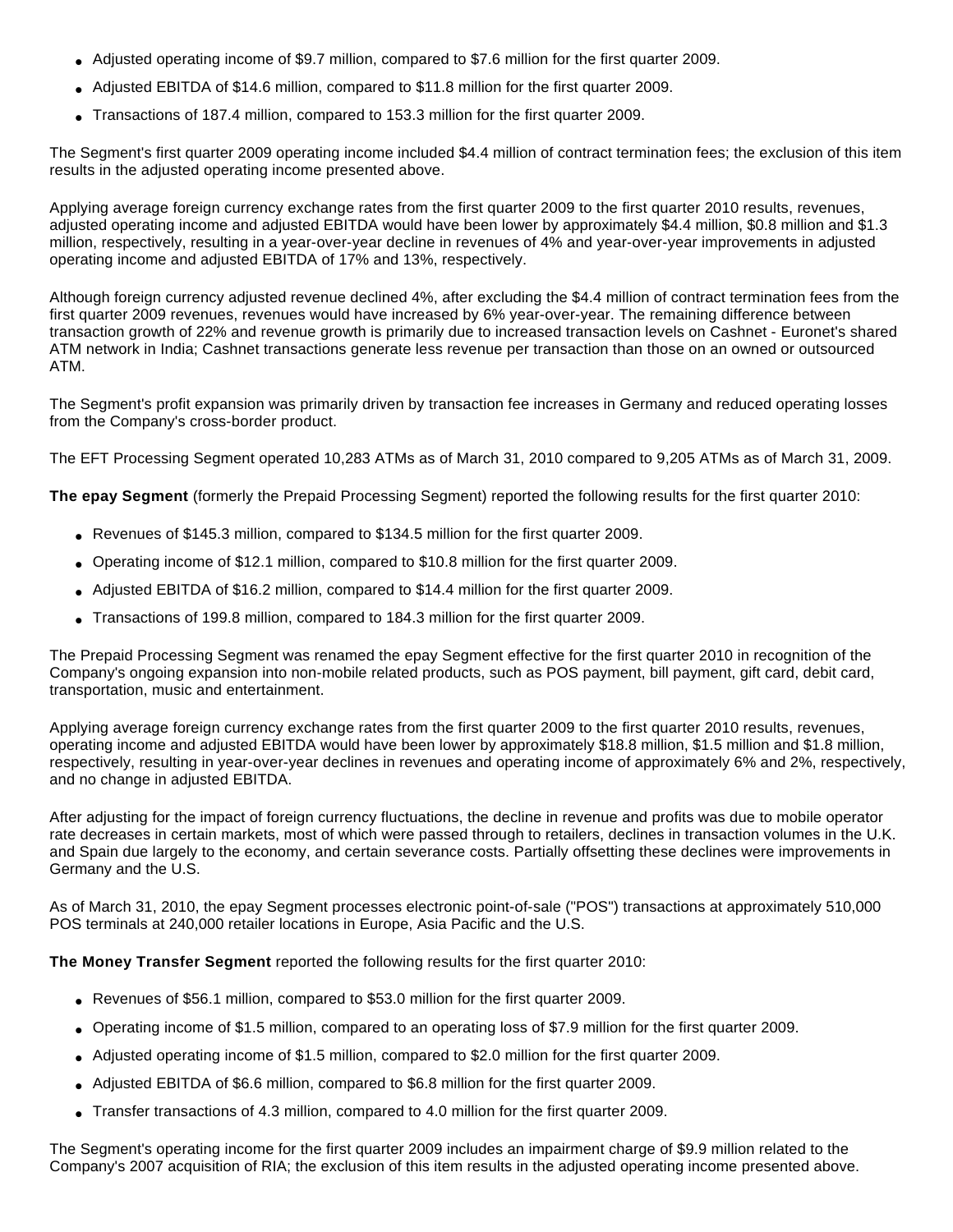Applying average foreign currency exchange rates from the first quarter 2009 to the first quarter 2010 results, revenues, adjusted operating income and adjusted EBITDA would have been lower by approximately \$2.0 million, \$0.2 million and \$0.3 million, respectively, resulting in year-over-year improvement in revenue of 2% and declines in adjusted operating income and adjusted EBITDA of approximately 35% and 7%, respectively.

After adjusting for changes in foreign currency exchange rates, reductions in profits were due to a 14% decline in transfers from the U.S. to Mexico, a 7% decline in the average amount sent per money transfer and costs associated with expansion efforts and store depreciation in European markets.

As of March 31, 2010, the Money Transfer Segment serves more than 100 countries and operates a network of approximately 86,100 locations, compared to 77,100 as of March 31, 2009.

**Corporate and other** had \$5.1 million of operating expenses for the first quarter 2010 compared to \$5.2 million for the first quarter 2009.

#### **Balance Sheet and Financial Position**

The Company's unrestricted cash on hand was \$189.2 million as of March 31, 2010 compared to \$183.5 million as of December 31, 2009. Euronet's total indebtedness was \$289.1 million as of March 31, 2010, compared to \$327.9 million as of December 31, 2009. The decrease in total indebtedness during the first quarter 2010 was due primarily to repayment of amounts borrowed on the Company's revolving credit facility at December 31, 2009.

#### **Guidance**

The Company expects adjusted cash earnings per share for the second quarter 2010 to be approximately \$0.31, which reflects the impact of the recently announced interchange rate change for Poland and assumes foreign currency rates remain stable through the end of the quarter.

#### **Non-GAAP Measures**

We believe that adjusted EBITDA and adjusted cash earnings per share provide useful information to investors because they are indicators of the strength and performance of our ongoing business operations. These calculations are used to more fully describe the results of the business and are commonly used as a basis for investors, analysts and credit rating agencies to evaluate and compare the operating performance and value of companies within the payment processing industry.

The Company's management analyzes historical results adjusted for certain items that are non-operational and non-recurring. Management believes the exclusion of these items provides a more complete and comparable basis for evaluating the underlying business unit performance. The attached schedules provide a full reconciliation of these non-GAAP financial measures to their most directly comparable U.S. GAAP financial measure.

 $<sup>(1)</sup>$  Adjusted operating income is defined as operating income excluding goodwill and intangible impairment charges and other</sup> non-operating or non-recurring items. Although these items are considered operating income or expenses under U.S. GAAP, these unusual and non-recurring items have been excluded to enable a more complete understanding of the Company's core operating performance.

 $(2)$  Adiusted EBITDA is defined as operating income excluding depreciation, amortization, share-based compensation expenses and other non-operating or non-recurring items. Although these items are considered operating costs under U.S. GAAP, these expenses primarily represent non-cash current period allocations of costs associated with long-lived assets acquired in prior periods. Similarly, expense recorded for share-based compensation does not represent a current or future period cash cost.

(3) Adjusted cash earnings per share is defined as diluted U.S. GAAP earnings per share excluding the tax-effected impacts of: a) foreign exchange gains or losses, b) discontinued operations, c) gains or losses from the early retirement of debt, d) sharebased compensation, e) acquired intangible asset amortization, f) non-cash interest expense, g) non-cash income tax expense, and h) other non-operating or non-recurring items. Adjusted cash earnings per share includes shares potentially issuable in settlement of convertible bonds or other obligations, if the assumed issuances are dilutive to adjusted cash earnings per share.

### **Conference Call and Slide Presentation**

Euronet Worldwide will host an analyst conference call on Wednesday, April 28, 2010, at 9:00 a.m. U.S. Eastern Time to discuss these results. To listen to the call via telephone, dial 877-303-6313 (USA) or +1-631-813-4734 (non-USA). The conference call will also be available via webcast at [www.euronetworldwide.com](http://cts.businesswire.com/ct/CT?id=smartlink&url=http%3A%2F%2Fwww.euronetworldwide.com&esheet=6267572&lan=en_US&anchor=www.euronetworldwide.com&index=1&md5=12f9db8c8c8882fedb3cf67fba56071f) or [http://ir.euronetworldwide.com.](http://cts.businesswire.com/ct/CT?id=smartlink&url=http%3A%2F%2Fir.euronetworldwide.com&esheet=6267572&lan=en_US&anchor=http%3A%2F%2Fir.euronetworldwide.com&index=2&md5=934ab39a87deff8583c0e881dfea3e4b) Participants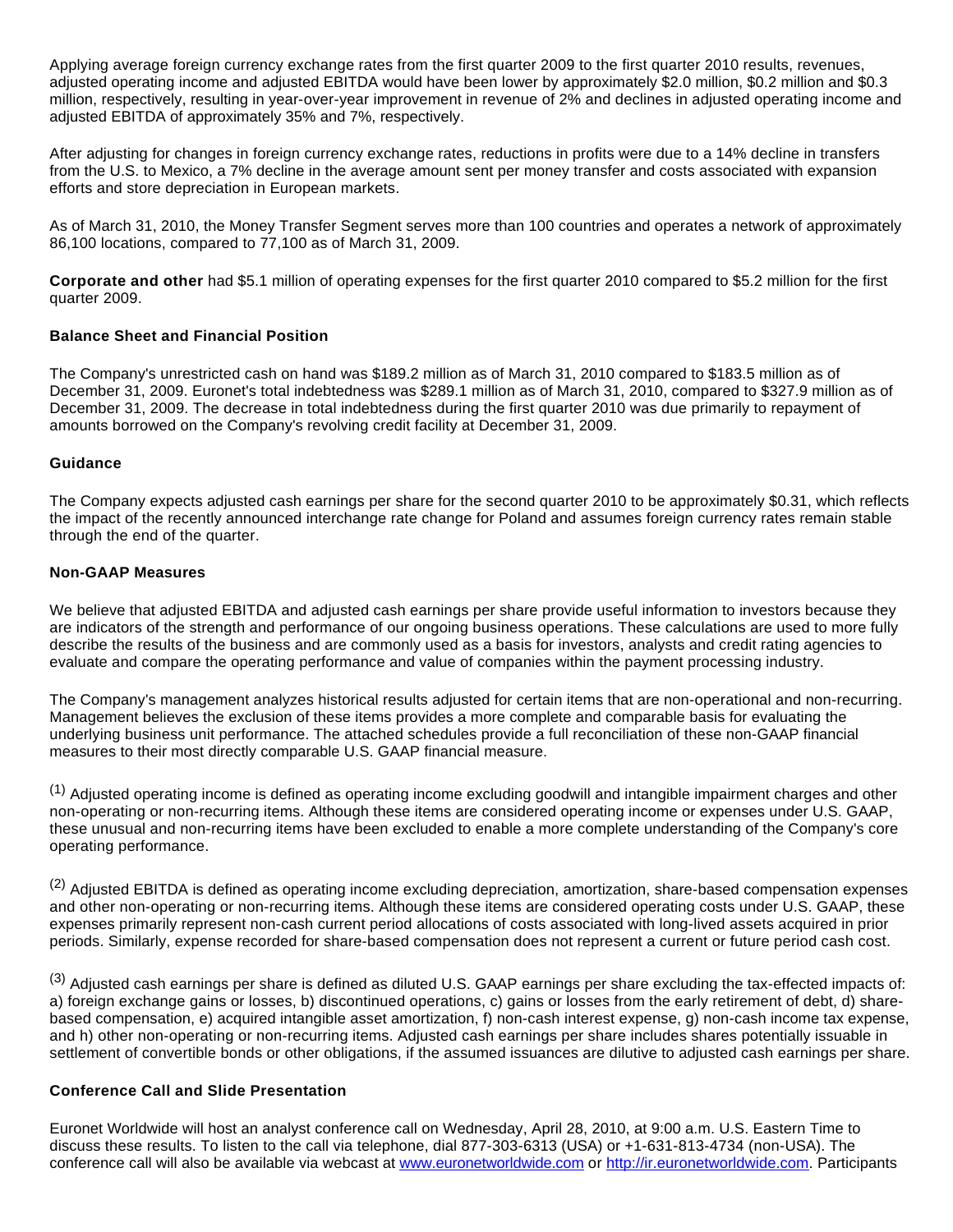should go to the Web site at least 5 minutes prior to the scheduled start time of the event to register. A slideshow will be included in the webcast.

A webcast replay will be available beginning approximately one hour after the event at [www.euronetworldwide.com](http://cts.businesswire.com/ct/CT?id=smartlink&url=http%3A%2F%2Fwww.euronetworldwide.com&esheet=6267572&lan=en_US&anchor=www.euronetworldwide.com&index=3&md5=0db807aa641f21677c3244723723740f) or [http://ir.euronetworldwide.com](http://cts.businesswire.com/ct/CT?id=smartlink&url=http%3A%2F%2Fir.euronetworldwide.com&esheet=6267572&lan=en_US&anchor=http%3A%2F%2Fir.euronetworldwide.com&index=4&md5=8a24db7d0621648109cc49cd7428ff92). To dial in for the replay, the call-in number is 800-642-1687 (USA) or +1-706-645-9291 (non-USA). The replay passcode is 60273275. The call and webcast replay will be available for one month.

#### **About Euronet Worldwide, Inc.**

Euronet Worldwide is an industry leader in processing secure electronic financial transactions. The Company offers payment and transaction processing solutions to financial institutions, retailers, service providers and individual consumers which include comprehensive ATM, POS and card outsourcing services; card issuing and merchant acquiring services; software solutions; consumer money transfer and bill payment services; and electronic distribution for prepaid mobile airtime and other electronic payment products. Euronet operates and processes transactions from 46 countries.

Euronet's global payment network is extensive -- including 10,283 ATMs, approximately 55,000 EFT POS terminals and a growing portfolio of outsourced debit and credit card services which are under management in 30 countries; card software solutions; a network of approximately 510,000 POS terminals at approximately 240,000 retailer locations in 23 countries; and a consumer-to-consumer money transfer network of approximately 86,100 locations serving more than 100 countries. With corporate headquarters in Leawood, Kansas, USA, and 39 worldwide offices, Euronet serves clients in approximately 150 countries. For more information, please visit the Company's Web site at [www.euronetworldwide.com.](http://cts.businesswire.com/ct/CT?id=smartlink&url=http%3A%2F%2Fwww.euronetworldwide.com%2F&esheet=6267572&lan=en_US&anchor=www.euronetworldwide.com&index=5&md5=711ed47dd0a5b31a03f15372e0c26ce9)

Statements contained in this news release that concern Euronet's or its management's intentions, expectations, or predictions of future performance, are forward-looking statements. Euronet's actual results may vary materially from those anticipated in such forward-looking statements as a result of a number of factors, including: conditions in world financial markets and general economic conditions; technological developments affecting the market for the Company's products and services; foreign currency exchange fluctuations; the Company's ability to renew existing contracts at profitable rates; and changes in laws and regulations affecting the Company's business, including immigration laws. These risks and other risks are described in the Company's filings with the Securities and Exchange Commission, including our Annual Report on Form 10-K, Quarterly Reports on Form 10-Q and Current Reports on Form 8-K. Copies of these filings may be obtained via the SEC's Edgar website or by contacting the Company or the SEC. Euronet does not intend to update these forward-looking statements and undertakes no duty to any person to provide any such update under any circumstances. The Company regularly posts important information to the investor relations section of its website.

#### **EURONET WORLDWIDE, INC.**

## **Consolidated Statements of Operations (unaudited - in millions, except share and per share data)**

|                                                       | <b>Three Months Ended</b><br>March 31, |        |
|-------------------------------------------------------|----------------------------------------|--------|
|                                                       | 2010                                   | 2009   |
| Revenues:                                             |                                        |        |
| <b>EFT Processing</b>                                 | \$48.6                                 | \$46.2 |
| epay                                                  | 145.3                                  | 134.5  |
| Money Transfer                                        | 56.1                                   | 53.0   |
| Total revenues                                        | 250.0                                  | 233.7  |
| Operating expenses:                                   |                                        |        |
| Direct operating costs                                | 165.9                                  | 153.5  |
| Salaries and benefits                                 | 32.1                                   | 28.6   |
| Selling, general and administrative                   | 19.3                                   | 19.1   |
| Impairment of goodwill and acquired intangible assets |                                        | 9.9    |
| Depreciation and amortization                         | 14.5                                   | 12.9   |
| Total operating expenses                              | 231.8                                  | 224.0  |
| Operating income                                      | 18.2                                   | 9.7    |
| Other income (expense):                               |                                        |        |
| Interest income                                       | 0.6                                    | 1.0    |
| Interest expense                                      | (5.0)                                  | (7.1)  |
| Income from unconsolidated affiliates                 | 0.6                                    | 0.5    |
| Loss on early retirement of debt                      |                                        | (0.1)  |
| Foreign exchange loss, net                            | (5.1)                                  | (10.6) |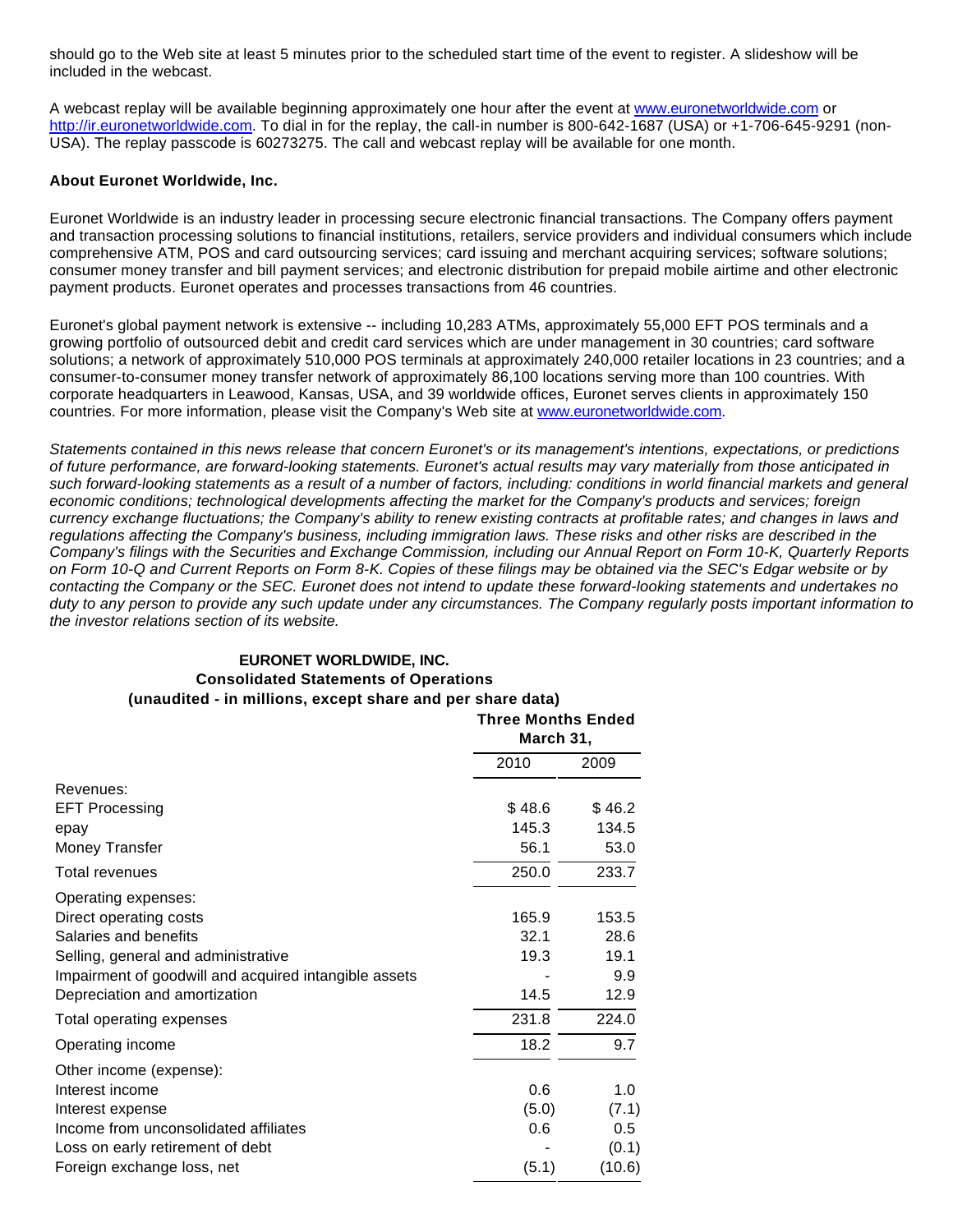| Total other expense, net                                     | (8.9)  | (16.3)                |
|--------------------------------------------------------------|--------|-----------------------|
| Income (loss) from continuing operations before income taxes | 9.3    | (6.6)                 |
| Income tax expense                                           | (5.8)  | (5.3)                 |
| Income (loss) from continuing operations                     | 3.5    | (11.9)                |
| Discontinued operations, net                                 |        | (0.1)                 |
| Net income (loss)                                            | 3.5    | (12.0)                |
| Net income attributable to noncontrolling interests          | (0.7)  | (0.3)                 |
| Net income (loss) attributable to Euronet Worldwide, Inc.    | \$2.8  | \$(12.3)              |
| Earnings (loss) per share - diluted:                         |        |                       |
| Continuing operations                                        | \$0.05 | \$ (0.24)             |
| Discontinued operations                                      |        |                       |
| Earnings (loss) per share                                    | \$0.05 | \$ (0.24)             |
| Diluted weighted average shares outstanding                  |        | 51,923,122 50,292,907 |
|                                                              |        |                       |

## **EURONET WORLDWIDE, INC. Consolidated Condensed Balance Sheets (unaudited - in millions)**

|                                                              | As of<br>2010 | As of<br>March 31, December 31,<br>2009 |
|--------------------------------------------------------------|---------------|-----------------------------------------|
| <b>ASSETS</b>                                                |               |                                         |
| Current assets:                                              |               |                                         |
| Cash and cash equivalents                                    | \$189.2       | \$183.5                                 |
| Restricted cash                                              | 81.6          | 73.1                                    |
| Inventory - PINs and other                                   | 67.7          | 87.7                                    |
| Trade accounts receivable, net                               | 244.8         | 282.9                                   |
| Other current assets, net                                    | 32.0          | 31.4                                    |
| Total current assets                                         | 615.3         | 658.6                                   |
| Property and equipment, net                                  | 91.7          | 96.6                                    |
| Goodwill and acquired intangible assets, net                 | 588.9         | 617.6                                   |
| Other assets, net                                            | 39.7          | 39.9                                    |
| <b>Total assets</b>                                          | \$1,335.6     | \$1,412.7                               |
| <b>LIABILITIES AND EQUITY</b><br><b>Current liabilities:</b> |               |                                         |
| Accounts payable and other current liabilities               | \$465.3       | \$486.0                                 |
| Short-term debt obligations                                  | 4.5           | 5.6                                     |
| <b>Total current liabilities</b>                             | 469.8         | 491.6                                   |
| Debt obligations, net of current portion                     | 283.1         | 320.3                                   |
| Capital lease obligations, net of current portion            | 1.5           | 2.0                                     |
| Deferred income taxes                                        | 21.8          | 23.9                                    |
| Other long-term liabilities                                  | 8.6           | 8.4                                     |
| <b>Total liabilities</b>                                     | 784.8         | 846.2                                   |
| Equity                                                       | 550.8         | 566.5                                   |
| Total liabilities and equity                                 | \$1,335.6     | \$1,412.7                               |

## **EURONET WORLDWIDE, INC.**

**Reconciliation of Operating Income (Loss) to Adjusted EBITDA and Adjusted Operating Income by Segment (unaudited - in millions)**

**Three months ended March 31, 2010 EFT Money Processing epay Transfer Consolidated**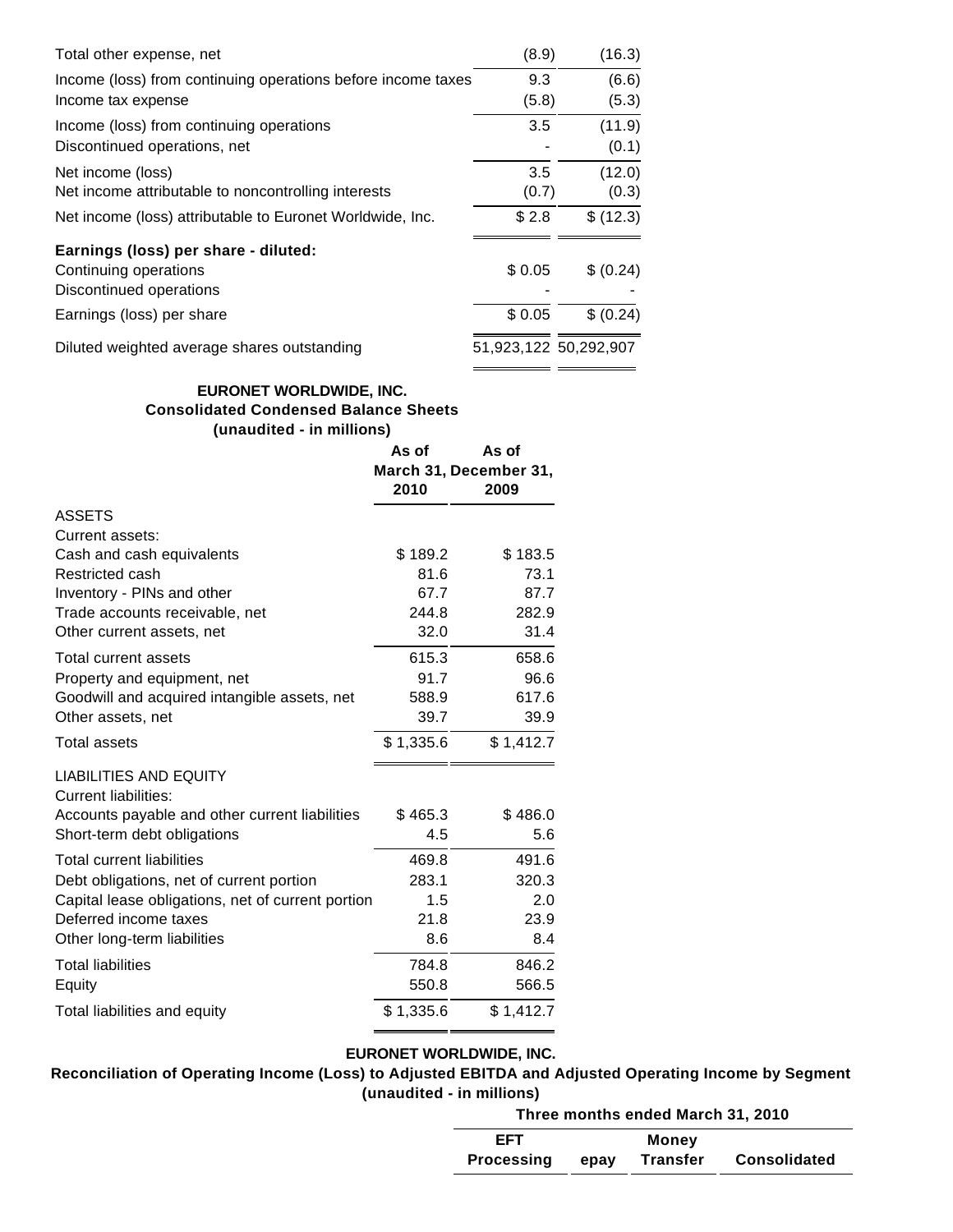|                          |                                 |                                                              | \$18.2                                                                |
|--------------------------|---------------------------------|--------------------------------------------------------------|-----------------------------------------------------------------------|
|                          |                                 |                                                              | 14.5                                                                  |
|                          |                                 |                                                              | 1.9                                                                   |
|                          |                                 |                                                              |                                                                       |
|                          |                                 | \$6.6                                                        | \$34.6                                                                |
|                          |                                 |                                                              |                                                                       |
| <b>EFT</b><br>Processing |                                 | <b>Money</b><br><b>Transfer</b>                              | <b>Consolidated</b>                                                   |
| \$12.0                   |                                 |                                                              | \$9.7                                                                 |
|                          |                                 |                                                              | (4.4)                                                                 |
|                          |                                 | 9.9                                                          | 9.9                                                                   |
| 7.6                      | 10.8                            | 2.0                                                          | 15.2                                                                  |
| 4.2                      | 3.6                             | 4.8                                                          | 12.9                                                                  |
|                          |                                 |                                                              | 1.6                                                                   |
|                          |                                 |                                                              | \$29.7                                                                |
|                          | \$9.7<br>4.9<br>(4.4)<br>\$11.8 | \$12.1<br>4.1<br>$$14.6$ $$16.2$<br>epay<br>\$10.8<br>\$14.4 | \$1.5<br>5.1<br>Three months ended March 31, 2009<br>\$(7.9)<br>\$6.8 |

## **EURONET WORLDWIDE, INC.**

# **Reconciliation of Adjusted Cash Earnings per Share**

## **(unaudited - in millions, except share and per share data)**

|                                                                                          | <b>Three Months Ended</b><br>March 31, |  |
|------------------------------------------------------------------------------------------|----------------------------------------|--|
| 2010                                                                                     | 2009                                   |  |
| \$2.8<br>Net income (loss) attributable to Euronet Worldwide, Inc.                       | \$ (12.3)                              |  |
| 1.625% convertible debt interest, net of tax                                             | 1.3(1)                                 |  |
| 2.8<br>Income applicable for common shareholders                                         | (11.0)                                 |  |
| Discontinued operations, net of tax                                                      | 0.1                                    |  |
| Foreign exchange loss, net of tax<br>4.9                                                 | 10.1                                   |  |
| Intangible asset amortization, net of tax<br>4.7                                         | 4.5                                    |  |
| Share-based compensation, net of tax<br>1.9                                              | 1.5                                    |  |
| Non-cash 3.5% convertible debt accretion interest, net of tax<br>1.7                     | 1.6                                    |  |
| Goodwill and intangible asset impairment, net of minority interest and tax               | 9.9                                    |  |
| Loss on early debt retirement, net of tax                                                | 0.1                                    |  |
| Non-cash GAAP tax expense (benefit)<br>0.8                                               | (0.2)                                  |  |
| Adjusted cash earnings<br>\$16.8 <sub>(2)</sub>                                          | $$16.6_{(2)}$                          |  |
| \$0.32<br>Adjusted cash earnings per share - diluted (2)                                 | \$0.31                                 |  |
| 51,923,122<br>Diluted weighted average shares outstanding                                | 50,292,907                             |  |
| Effect of assumed conversion of convertible debentures (1)<br>10,947                     | 2,057,000                              |  |
| Incremental shares from assumed conversion of stock options and restricted stock         | 315,294                                |  |
| Effect of unrecognized share-based compensation on diluted shares outstanding<br>776,842 | 757,000                                |  |
| 52,710,911<br>Adjusted diluted weighted average shares outstanding                       | 53,422,201                             |  |

(1) As required by U.S. GAAP, the interest cost and amortization of the convertible debt issuance cost are excluded from income for the

purpose of calculating diluted earnings per share for any period when the convertible debentures, if converted, would be dilutive to

earnings per share. Further, the convertible shares are treated as if all were outstanding for the period. Although the assumed conversion

of the 1.625% convertible debentures was not dilutive to the Company's GAAP earnings per share for the first quarter 2009, it was

dilutive to the Company's adjusted cash earnings per share. Accordingly, the interest cost and amortization of the convertible debt

issuance cost are excluded from income and the convertible shares are treated as if all were outstanding for the period.